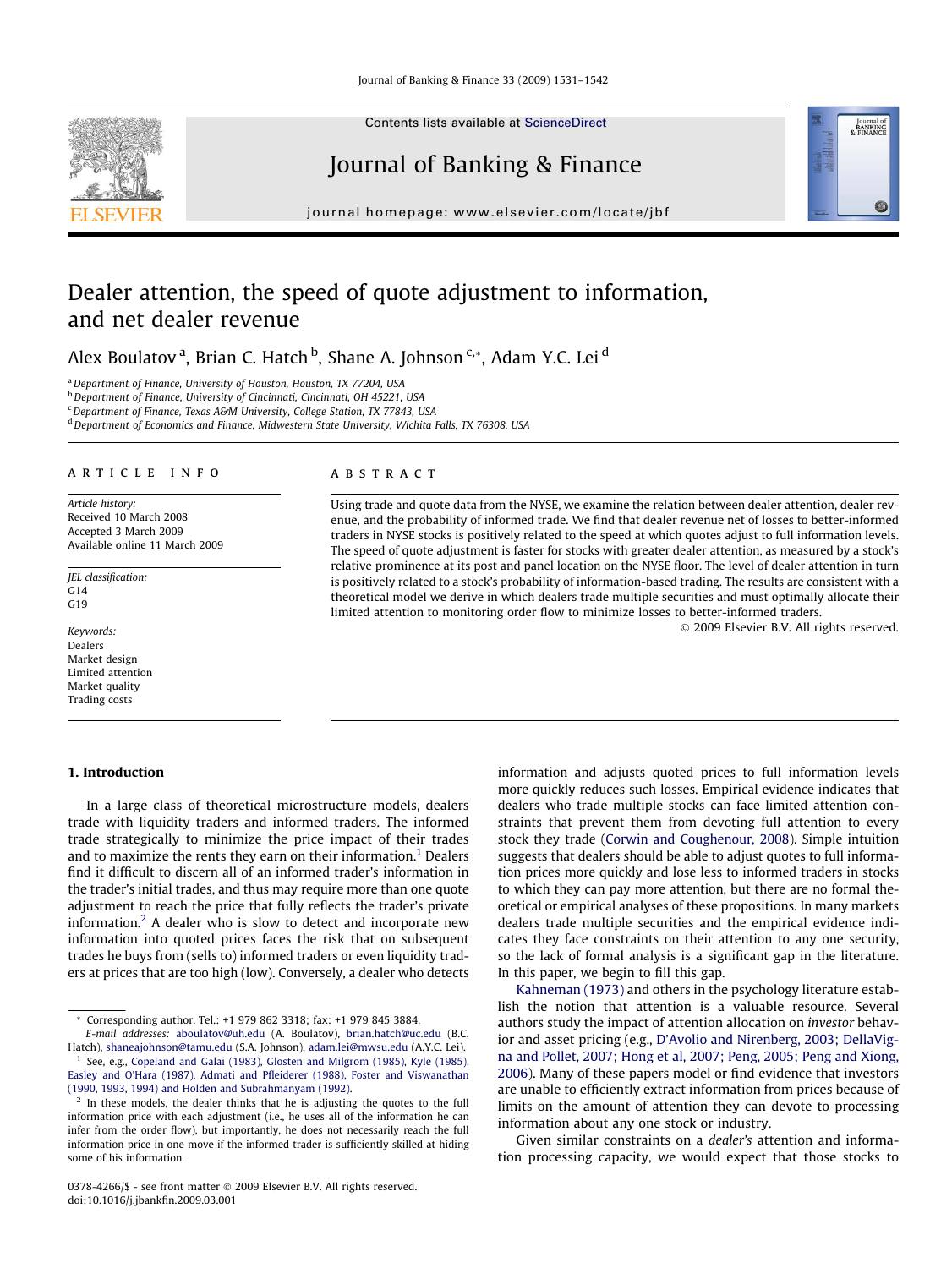which he devotes a greater portion of those resources, ceteris paribus, will trade more efficiently. In those stocks to which the dealer devotes more information processing resources, the dealer should be better able to detect informed trading. This improved detection of informed trading could manifest itself in a couple of ways. First, the prices of those stocks that receive greater attention should reflect new information and converge to the full information price more quickly. Second, because the dealer is better at detecting informed trading in these stocks, we would expect them to lose less to informed traders when trading these stocks than they lose in similar stocks to which they devote less attention. These implications suggest that dealer firms may strategically allocate stocks to individual dealers to optimize the devotion of attention to the stocks they trade. One strategy would be to allocate portfolios of stocks to dealers such that those stocks that are more difficult to trade, e.g., stocks with a high probability of informed trade, are part of a portfolio in which the dealer can allocate his attention to the difficult to trade stocks at low cost – because the rest of the portfolio is "easy" to trade.

We first develop a simple theoretical model to formalize our conjectures and motivate our empirical analysis. In our model, dealers trade with a strategic informed trader and liquidity traders. A key innovation of the model is an attendance parameter that captures the level of attention that each dealer pays to the order flow of each of the multiple stocks they trade. The model predicts that dealer revenue net of losses to informed traders increases in the speed of quote adjustment, that the speed with which a dealer adjusts his quotes to the full information price increases in the attention he pays to order flow, and that a dealer pays more attention to a stock for which he has greater uncertainty about its true value.

Using data on NYSE specialists and the stocks they trade, we test the model's predictions. First, we compute a speed of quote adjustment measure that captures the fraction of the total (5 min) price impact that occurs in the first n seconds after a trade. Consistent with the hypothesis that dealer revenue net of losses increases with the speed of quote adjustment, we find that percentage realized spreads (a common measure of dealer revenue net of losses to better-informed traders) are positively related to the speed of quote adjustments. The effect of speed is large economically – a one-standard-deviation increase in the speed measure increases percentage realized spread by 32% of its mean. This result illustrates the importance to a dealer of detecting informed order flow and incorporating new information into his quotes as quickly as possible.

Second, we test the prediction that the speed of quote adjustment to full information levels increases with the attention the dealer pays to a stock's order flow. We construct a proxy for the attention level that a specialist pays to a stock (its prominence) based on the proportion of total trading activity that the stock represents at its respective NYSE post-panel location. Given finite endowments of time and attention, the amount of attention and effort that a specialist can devote to monitoring the order flow of any one stock should depend on the number and activity level of the other stocks that the specialist trades at the same panel. We expect that more prominent stocks receive more attention (see [Tinic,](#page--1-0) [1972; Branch and Freed, 1977; Corwin and Coughenour, 2008\)](#page--1-0). Consistent with the hypothesis that dealers can adjust quoted prices to full information levels more quickly for stocks that receive more attention, we find that the speed of quote adjustment is positively related to a stock's prominence at its respective panel. This effect is robust to controlling for the stock's overall level of trading activity.

Third, we test the model's prediction that stocks with a higher probability of informed trading receive more dealer attention. Specifically, we examine whether attention and the risk of trading with informed traders affect how specialist firms allocate their assigned stocks to their respective post-panel locations on the NYSE floor. There is little empirical evidence on how specialist firms allocate their assigned stocks across their post and panel locations on the NYSE floor. Holding trading activity constant, stocks with a greater probability of information-based trading present greater potential losses to specialists and increase the uncertainty the specialist has about a particular stock's value. Our model predicts that specialists should allocate such stocks to panels so that specialists can pay more attention to them (see also [Branch and Freed, 1977\)](#page--1-0). Consistent with this hypothesis, we find that prominence is positively related to the probability of information-based trading (PIN) as measured by [Easley et al. \(1997\).](#page--1-0)

Collectively, our theoretical and empirical results tell a consistent story. Dealers who can adjust stock quotes to full information levels more quickly lose less to informed traders, so their net revenues are greater in those stocks. The attention a dealer pays to a stock determines (in part) the speed at which the dealer can adjust quotes to full information levels. Given the importance of attention and the resulting speed of quote adjustment and net revenues, specialist firms allocate their assigned stocks across their post and panel locations on the NYSE floor in such a way that specialists can pay more attention to stocks that present a greater risk of trading against informed traders.<sup>3</sup>

Because so much of trading by dealers is human based and thus subject to limited attention constraints, our results should have important implications for financial institutions with trading desks, securities firms and specialist firms, policymakers, and market participants. Our research complements [Corwin and Coughe](#page--1-0)[nour's \(2008\)](#page--1-0) study of the effects of limited attention on bid-ask spreads and price improvement by: showing how dealer attention affects the speed at which quotes adjust to full information prices; showing the effect of the speed of quote adjustment on net dealer revenues; and demonstrating how dealers allocate stocks to trading locations based on the likelihood of trading against better-informed traders.

Our paper also complements the growing body of literature on the effects of limited attention by investors. Our results that link the speed of quote adjustment to dealer revenue are related to two prior studies that examine NASDAQ trading through the Small Order Execution System (SOES) and its impact on market maker profits and price discovery. [Harris and Schultz \(1998\)](#page--1-0) find that market makers who are slow to adjust prices lose money to SOES 'bandits', although SOES bandits infer price trends from other market makers' quotes rather than from superior information. [Battalio](#page--1-0) [et al. \(1997\)](#page--1-0) examine the relation between volatility and SOES trading and conclude that the trading of SOES bandits causes prices to move to their equilibrium value more quickly. Finally, our results linking specialist firm stock allocation decisions across their post-panel locations to the probability of informed trading add to [Corwin's \(1999\)](#page--1-0) evidence of differences in performance across NYSE specialist firms and [Coughenour and Deli's \(2002\)](#page--1-0) evidence on the importance of specialist firm organizational structure.

A static two-period version of our model was first introduced and studied by [Dennert \(1993\)](#page--1-0), and further developed by [Bern](#page--1-0)[hardt and Hughson \(1995\).](#page--1-0) The limiting case in which all dealers prescribe the same (infinite) attendance rate to the asset corresponds to the situation in which each dealer perfectly observes the order flow. In this limit, the model reduces to a continuoustime version of [Bondarenko \(2001\)](#page--1-0). In the competitive limit when the number of dealers goes to infinity, the models discussed above reduce to the static and dynamic versions of [Kyle \(1985\)](#page--1-0) model, respectively, where the price becomes information efficient. Our

<sup>&</sup>lt;sup>3</sup> [Chung et al. \(2008\)](#page--1-0) demonstrate that stock attributes, including extent of information-based trading, help explain the speed of quote adjustment.